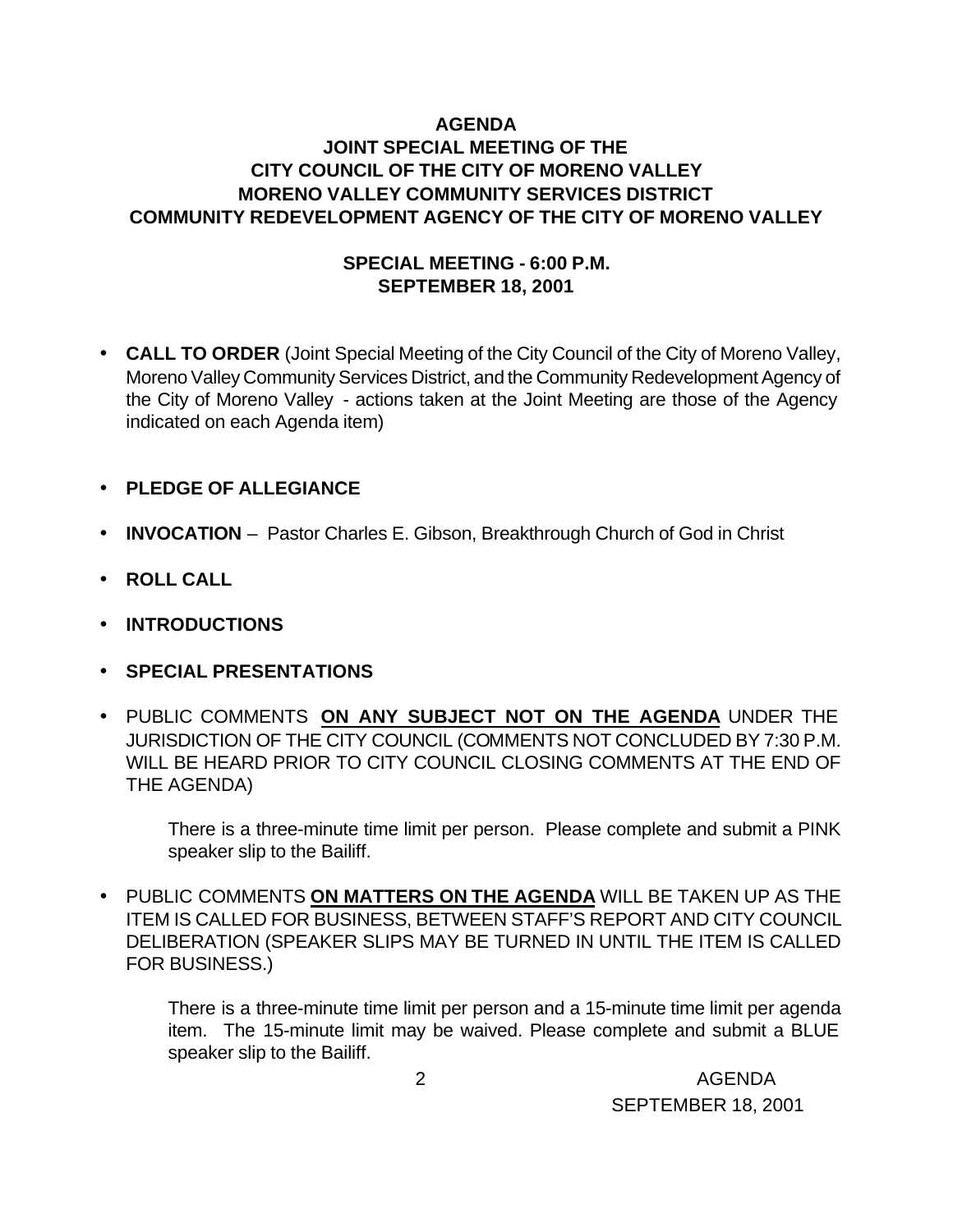# **JOINT CONSENT CALENDARS (SECTIONS A-C) OF THE CITY COUNCIL OF THE CITY OF MORENO VALLEY, MORENO VALLEY COMMUNITY SERVICES DISTRICT, AND COMMUNITY REDEVELOPMENT AGENCY OF THE CITY OF MORENO VALLEY**

All items listed under the Consent Calendars are considered to be routine and noncontroversial, and may be enacted by one motion unless a member of the Council, Community Services District, or Redevelopment Agency requests that an item be removed for separate action. The motion to adopt the Consent Calendars is deemed to be a separate motion by each Agency and shall be so recorded by the City Clerk. Items withdrawn for report/discussion will be heard after public hearing items.

# **A. CONSENT CALENDAR** - **CITY COUNCIL**

- A1. ORDINANCES FIRST READING BY TITLE ONLY Recommendation: Waive reading of all Ordinance Introductions and read by title only.
- A2. AGREEMENT FOR PROFESSIONAL CONSULTANT SERVICES, IRIS AVENUE IMPROVEMENTS, INDIAN STREET TO PERRIS BOULEVARD, PROJECT NO. 01-12566721 (CONTINUED FROM SEPTEMBER 11, 2001) (Report of: Public Works Director/City Engineer) Recommendation: Approve the Agreement for Professional Consultant Services with DMC Design Group, 170 North Maple Street, Suite 101, Corona, to design the street improvements; authorize the Mayor to execute said Agreement for Professional Consultant Services with DMC Design Group; and authorize the issuance of a purchase order to DMC Design Group, in the amount of \$130,230.00, when the Agreement has been signed by all parties (Account No. 225.68521).
- A3. PARCEL MAP 27732 REDUCE FAITHFUL PERFORMANCE BOND AND ADOPT RESOLUTION NO. 2001-52, AUTHORIZING ACCEPTANCE OF THE PUBLIC RIGHT-OF-WAY IMPROVEMENTS AS COMPLETE AND ACCEPTING CACTUS AVENUE, COMMERCE CENTER DRIVE, AND GOLDENCREST DRIVE INTO THE CITY MAINTAINED STREET SYSTEM. SUBDIVIDER – MARCH COMMERCE CENTER, L.P. (CONTINUED FROM SEPTEMBER 11, 2001) (Report of: Public Works Director/City Engineer) Recommendation: Approve a 65.7% reduction to the Faithful Performance Bond; instruct the City Engineer to prepare a 65.7% reduction to the Faithful Performance Bond; and adopt Resolution No. 2001-52 authorizing the acceptance of the Phase One public right-of-way improvements for Parcel Map 27732 as complete and accepting Cactus Avenue, Commerce Center Drive,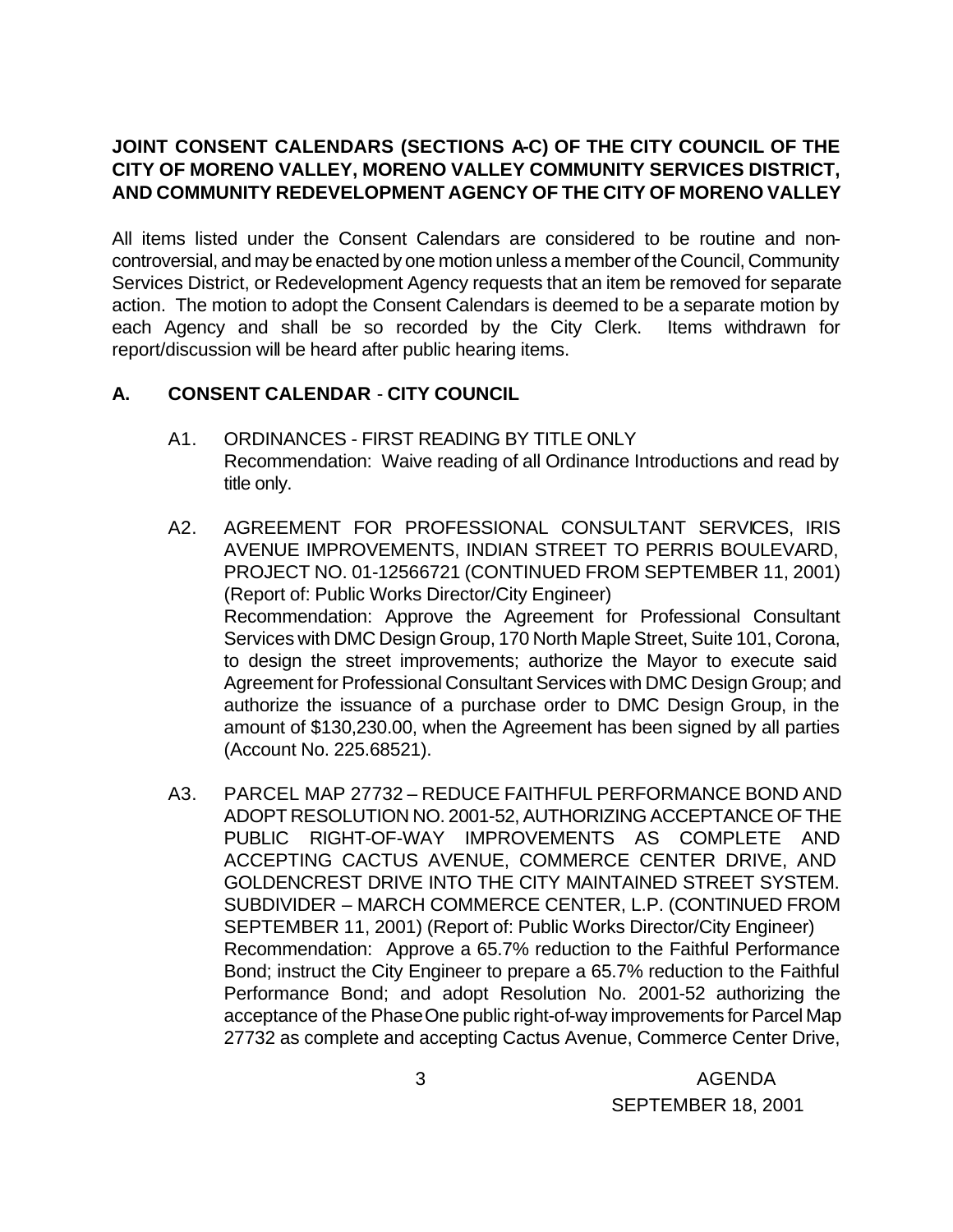and Goldencrest Drive into the City maintained street system.

#### Resolution No. 2001-52

A Resolution of the City Council of the City of Moreno Valley, California, Authorizing the Acceptance of the Phase One Public Right-Of-Way Improvements as Complete Within Parcel Map 27732, and Accepting Cactus Avenue, Commerce Center Drive, and Goldencrest Drive into the City Maintained Street System

- A4. REQUEST ADOPTION OF PLANS AND SPECIFICATIONS, AND AUTHORIZATION TO ADVERTISE FOR CONSTRUCTION BIDS, PROJECT NO. CML 5441(024), CACTUS AVENUE, SUNNYMEAD BOULEVARD, AND PIGEON PASS ROAD. TRAFFIC SIGNAL INTERCONNECT INSTALLATION (CONTINUED FROM SEPTEMBER 11, 2001) (Report of: Public Works Director/City Engineer) Recommendation: Adopt the plans and specifications, which are on file in the office of the Public Works Director; and authorize the City Clerk to advertise this project for construction bids.
- A5. REQUEST ADOPTION OF PLANS AND SPECIFICATIONS, AND AUTHORIZATION TO ADVERTISE FOR CONSTRUCTION BIDS, FISCAL YEAR 2000/2001 ANNUAL PAVEMENT RESURFACING PROGRAM. PROJECT NO. 00-12556330 (CONTINUED FROM SEPTEMBER 11, 2001) (Report of Public Works Director/City Engineer) Recommendation: Adopt the plans and specifications, which are on file in the office of the Public Works Director; and authorize the City Clerk to advertise this project for construction bids.
- A6. APPROVAL OF QUARTERLY INVESTMENT REPORT QUARTER ENDED JUNE 30, 2001 (CONTINUED FROM SEPTEMBER 11, 2001) (Report of: Finance Director/City Treasurer) Recommendation: Approve and accept the quarterly investment report, in compliance with California Government Code Section 53646.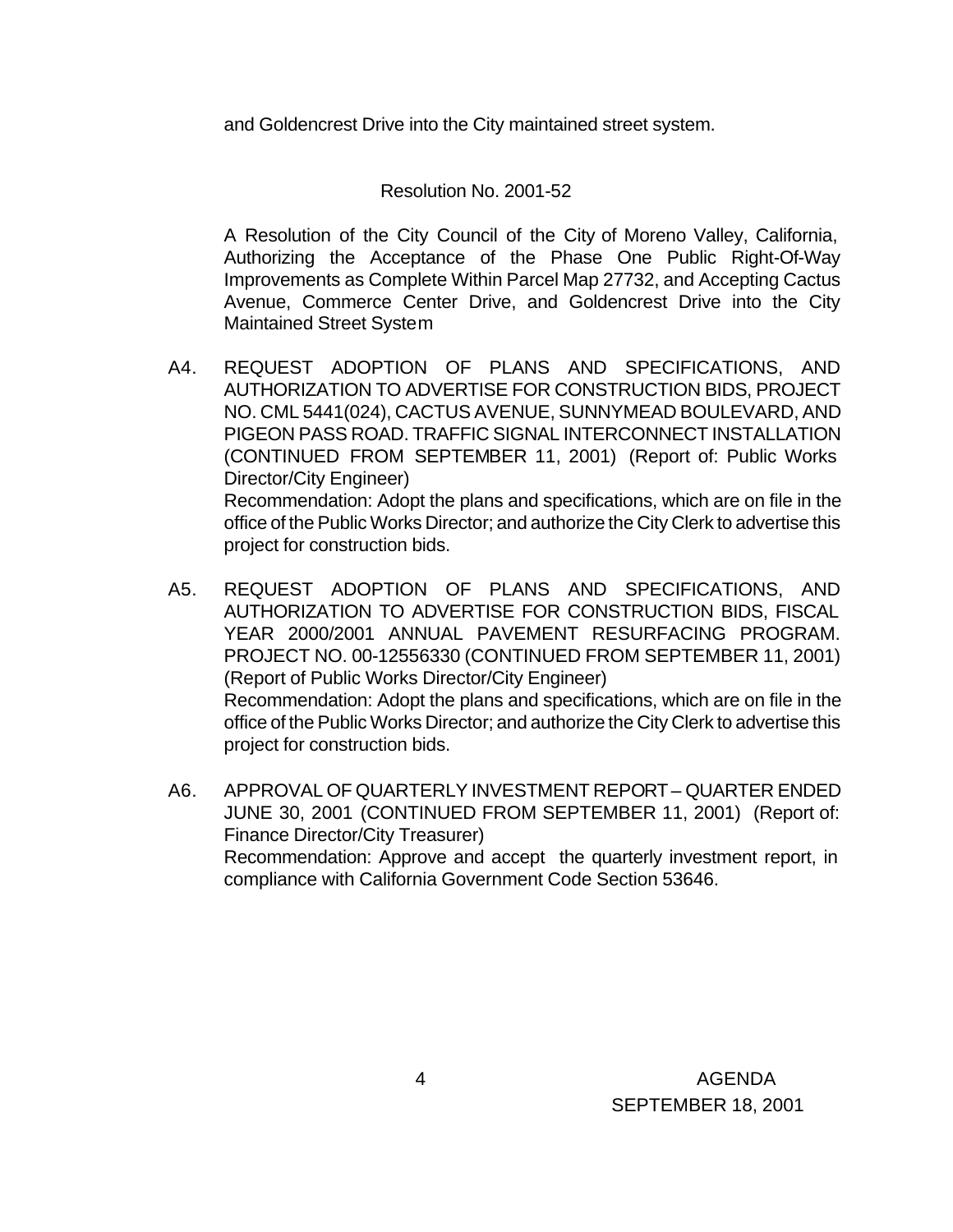A7. RESOLUTION ESTABLISHING CRITERIA TO GUIDE THE PROCESS OF REVISING THE BOUNDARIES OF COUNCILMANIC DISTRICTS (CONTINUED FROM SEPTEMBER 11, 2001) (Report of: City Clerk) Recommendation: Adopt Resolution No. 2001-53 establishing criteria to guide the process of revising the boundaries of the districts from which members of the City Council are elected.

Resolution No. 2001-53

A Resolution of the City Council of the City of Moreno Valley, California, Establishing Criteria to Guide the Process of Revising the Boundaries of the Districts from which Members of the City Council are Elected

- A8. MINUTES REGULAR MEETING OF AUGUST 28, 2001 (Report of: City Clerk) Recommendation: Approve as submitted.
- A9. MINUTES EMERGENCY MEETING OF SEPTEMBER 11, 2001 Recommendation: Approve as submitted.

### **B. CONSENT CALENDAR** - **COMMUNITY SERVICES DISTRICT**

- B1. ORDINANCES FIRST READING BY TITLE ONLY Recommendation: Waive reading of all Ordinance Introductions and read by title only.
- B2. MINUTES REGULAR MEETING OF AUGUST 28, 2001 (Report of: City Clerk) Recommendation: Approve as submitted.
- B3. MINUTES EMERGENCY MEETING OF SEPTEMBER 11, 2001 Recommendation: Approve as submitted.

#### **C. CONSENT CALENDAR** - **COMMUNITY REDEVELOPMENT AGENCY**

C1. ORDINANCES - FIRST READING BY TITLE ONLY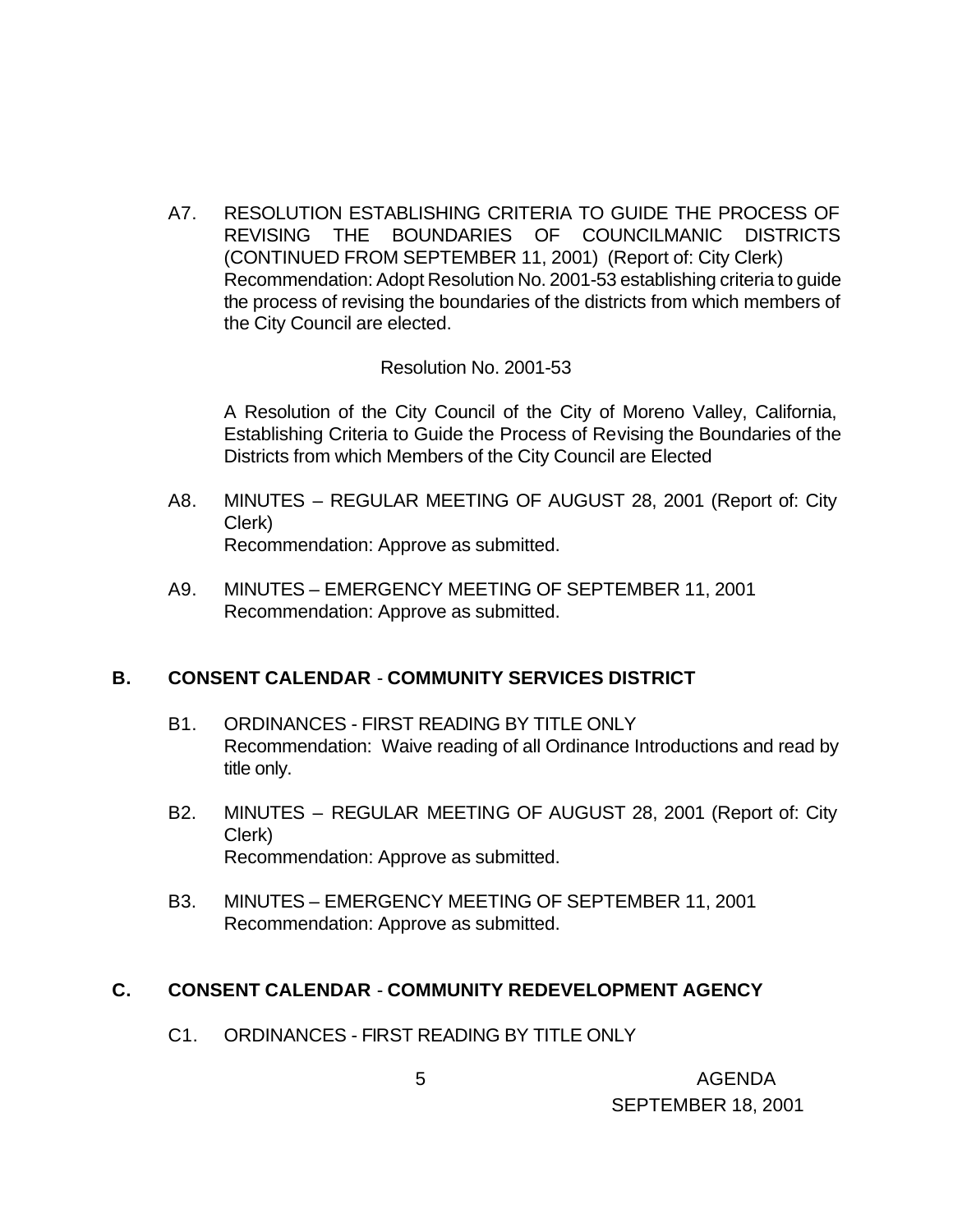Recommendation: Waive reading of all Ordinance Introductions and read by title only.

- C2. MINUTES REGULAR MEETING OF AUGUST 28, 2001 (Report of: City Clerk)
	- Recommendation: Approve as submitted.
- C3. MINUTES –EMERGENCY MEETING OF SEPTEMBER 11, 2001 Recommendation: Approve as submitted.

# **D. REPORT OF ACTION FROM CLOSED SESSION BY CITY ATTORNEY, IF ANY**

### **E. PUBLIC HEARINGS**

Questions or comments from the public on a Public Hearing matter must be limited to five minutes per individual and must pertain to the subject under consideration.

- E1. PA01-0031 (GENERAL PLAN AMENDMENT); PA01-0026 (CHANGE OF ZONE); PA01-0027 (CONDITIONAL USE PERMIT); APPLICANT: LEADERS IN COMMUNITY ALTERNATIVES; LOCATION: ON THE WEST SIDE OF BUSINESS CENTER DRIVE, WEST OF ELSWORTH STREET. PROPOSAL: TO CHANGE THE GENERAL PLAN AND ZONING DESIGNATIONS FROM BUSINESS PARK TO INDUSTRIAL AND TO ESTABLISH A TRANSITIONAL HOUSING FACILITY FOR PAROLEES. (CONTINUED FROM SEPTEMBER 11, 2001) (Report of: Director of Community and Economic Development) Recommendation: Planning Commission recommends that the City Council conduct a public hearing to:
	- 1. ADOPT a Negative Declaration, for PA01-0031 (General Plan Amendment) and PA01-0026 (Change of Zone);
	- 2. ADOPT Resolution No. 2001-48, thereby approving the General Plan Amendment (PA01-0031), "Thereby changing the Land Use Map designation from BP (Business Park) to I (Industrial) for a 3.35 acre parcel of land located on the west side of Business Center Drive, just west of Elsworth Street";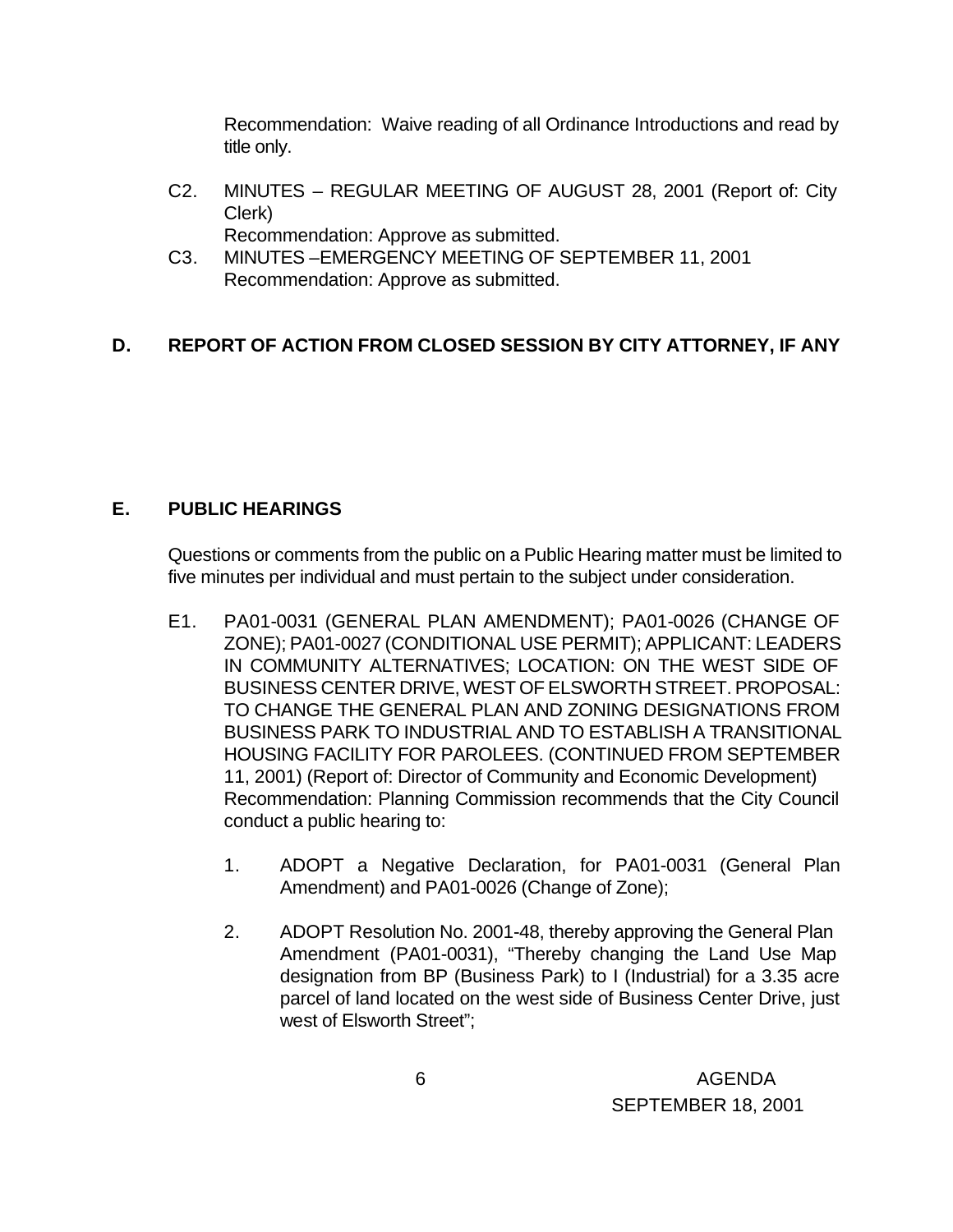#### Resolution No. 2001-48

A Resolution of the City Council of the City of Moreno Valley, California, Approving a General Plan Amendment (PA01-0031), Thereby Changing the Land Use Map Designation from BP (Business Park) to I (Industrial)

3. INTRODUCE Ordinance No. 592, thereby approving the Change of Zone, (PA01-0026) "Amending the Official Zoning Atlas of said City, changing the zone from BP (Business Park) to I (Industrial) as illustrated on the Moreno Valley Zone Change Map for a 3.35 acre parcel of land located on the west side of Business Center Drive, just west of Elsworth Street";

#### Ordinance No. 592

An Ordinance of the City Council of the City of Moreno Valley, California, Approval of a Change of Zone (PA01-0026) Amending the Official Zoning Atlas from BP (Business Park) to I (Industrial) on 3.35 Acres located on the West and South Sides of Business Center Drive

- 4. RECOGNIZE that PA01-0027 (Conditional Use Permit) qualifies as a class 32 categorical exemption (CEQA Guidelines, Section 15332) for the reasons identified in the staff report; and
- 5. ADOPT Resolution No. 2001-49, thereby approving PA01-0027 (Conditional Use Permit) based on the findings in the Resolution and the Conditions of Approval

#### Resolution No. 2001-49

A Resolution of the City Council of the City of Moreno Valley, California, Approving a Conditional Use Permit (PA01-0027) to Allow a Transitional Housing Facility for Parolees to be Established on an Existing Developed Site Comprising 1.62 Acres on the West Side of Business Center Drive (14114 Business Center Drive)

 7 AGENDA E2. MORENO VALLEY COMMUNITY SERVICES DISTRICT PUBLIC HEARING REGARDING MAIL BALLOT PROCEEDING TO REINSTATE ZONE D (PARKWAY LANDSCAPE MAINTENANCE) AT THE STANDARD SERVICE LEVEL FOR TRACT 21333 (CONTINUED FROM SEPTEMBER 11, 2001) (Report of: Public Works Director/City Engineer) Recommendation: That the City Council, acting in their capacity as President

SEPTEMBER 18, 2001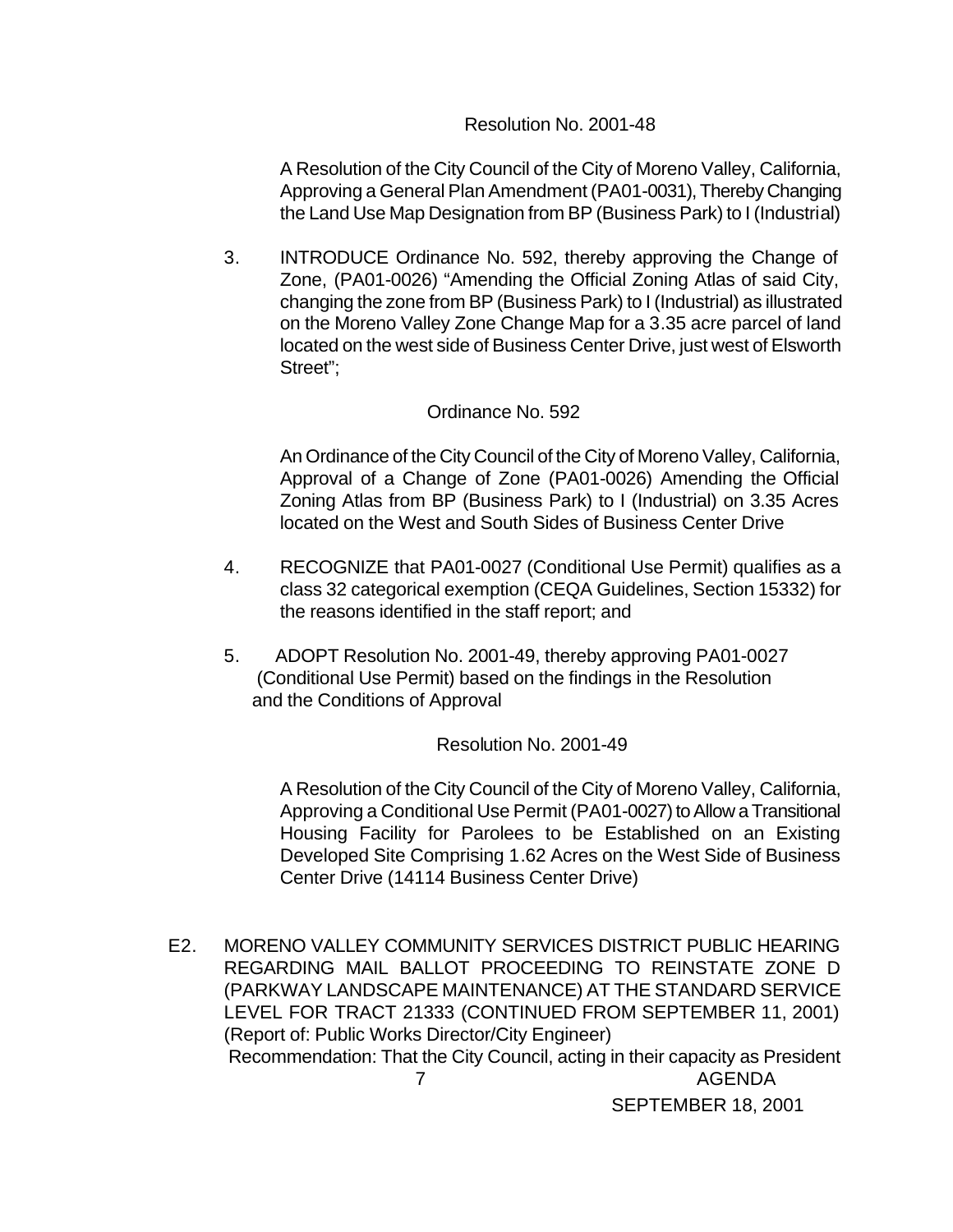and Members of the Board of Directors of the Moreno Valley Community Services District (CSD):

- 1. Conduct the Public Hearing to consider reinstating Zone D (Parkway Landscape Maintenance) at the standard service level and the annual parcel charge for Tract 21333;
- 2. Tabulate the mail ballot for Tract 21333;
- 3. Verify and accept the results of the mail ballot proceeding; and
- 4. Authorize and impose the CSD Zone D charge.

### • **ITEMS REMOVED FROM CONSENT CALENDARS FOR DISCUSSION OR SEPARATE ACTION**

### **F. REPORTS**

- F1. LEGISLATIVE UPDATE (CONTINUED FROM SEPTEMBER 11, 2001) (Report of: Assistant City Manager) Recommendation: That the City Council receive and file the Legislative Status Report.
- F2. RESOLUTION IMPLEMENTING THE ELIMINATION OF PERMIT FEES FOR ENERGY SAVINGS EQUIPMENT (CONTINUED FROM SEPTEMBER 11, 2001) (Report of: Community and Economic Development Director) Recommendation: That the City Council ratify its preliminary direction made at the meeting of August 28, 2001, and approve Resolution No. 2001-54 implementing a temporary 100% reduction in permit fees for minimum fee permits issued for whole house fans, evaporative coolers and **ENERGY STAR RATED** central air conditioners, room air conditioners, central heat pumps and water heaters**.** These reductions will apply only for replacement of existing appliances in existing owner occupied dwelling units.

Staff recommends that Council reduce the fees by 50% and not entirely eliminate them.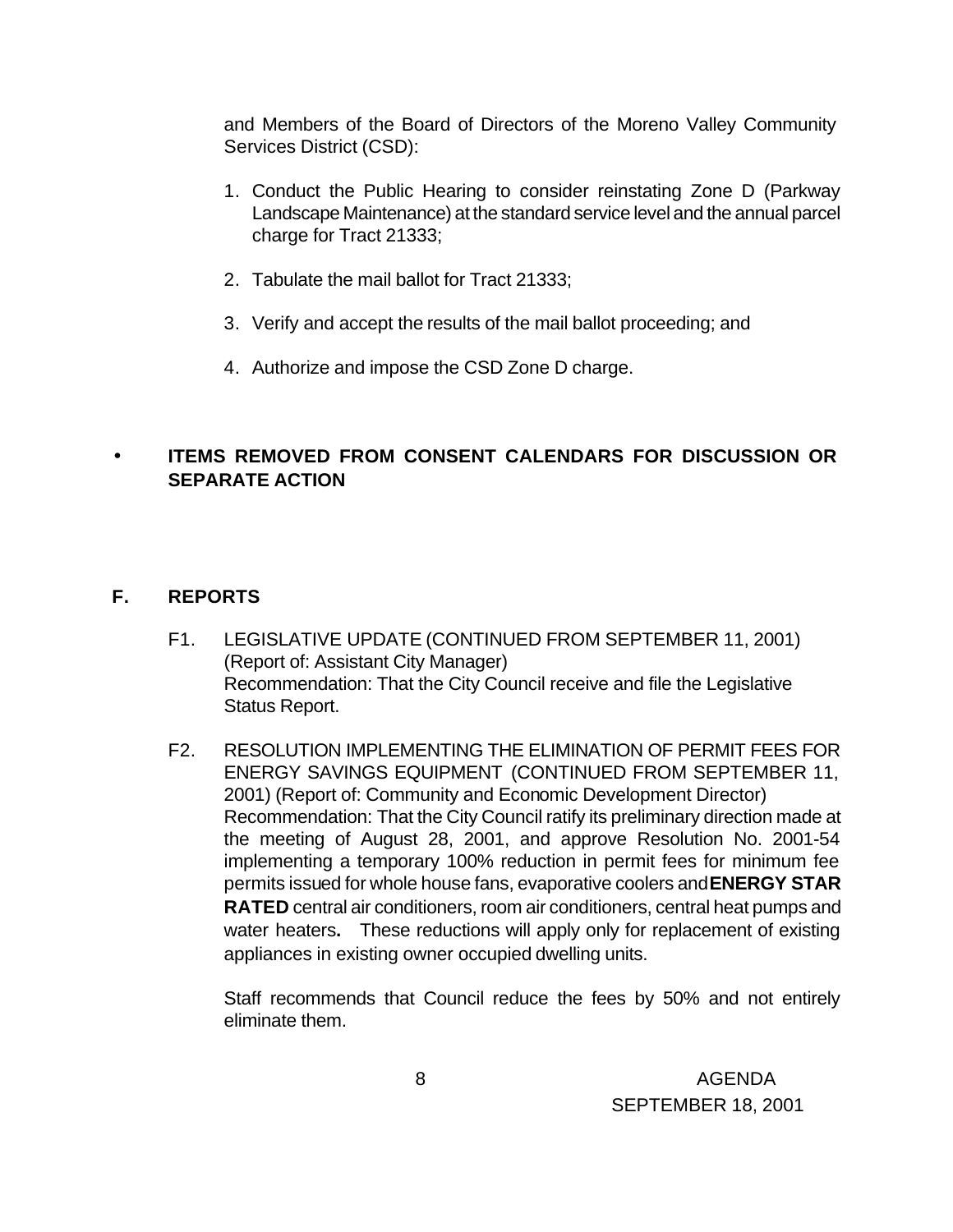#### Resolution No. 2001-54

A Resolution of the City Council of the City of Moreno Valley, California, a Temporary Elimination of Specified Fees for Building Permits and Other Building Related Permits for Energy Savings Equipment for Existing Owner Occupied Dwelling Units

F3. CALIFORNIA LEAGUE OF CITIES: ANNUAL CONFERENCE RESOLUTIONS (CONTINUED FROM SEPTEMBER 11, 2001) (Report of: Assistant City Manager) Recommendation: That the City Council take the following positions regarding the proposed Annual Conference resolutions for the League of California Cities:

**Support** – Resolution (1), which relates to the revision of the League of California Cities bylaws;

**No Position** – Resolution (2), which relates to day care services for children, adults and seniors;

**Support** – Resolution (3), which relates to excess retirement system assets and more options for employer use of those assets;

**Support –** Resolution (4), which relates to the flexibility in the wastewater permitting process by California State and Regional Water Control Boards as allowed by law;

**Support** - Resolution (5), which relates to the modification of California SB 709 (mandatory penalties) and the Federal Clean Water Act regarding frivolous citizen lawsuits;

**Support** – Resolution (6), which relates to incentives to improve the balance of jobs and housing in California;

**Support** – Resolution (7), which relates to supporting the passage of a ballot measure to stabilize and reform local government financing;

**No Position** – Resolution (8), which relates to the return of ERAF funds to cities;

**Support** – Resolution (9), which relates to telephone area codes.

F4. SIGNIFICANT CAPITAL PROJECTS COMPLETED IN THE LAST SIX YEARS AND IN PROGRESS (CONTINUED FROM SEPTEMBER 11, 2001)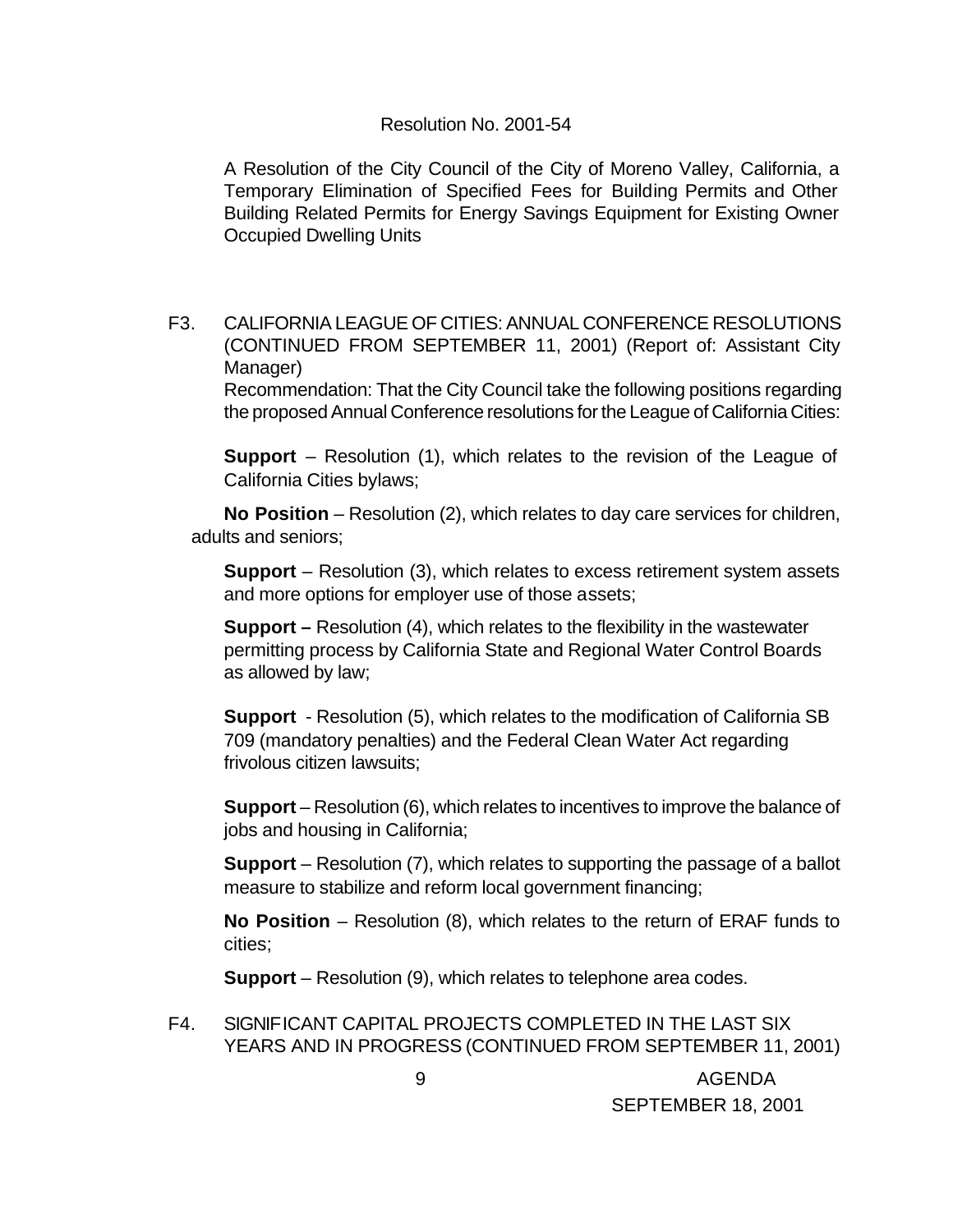(Report of: Public Works Director/City Engineer) No written material on this item. Power Point Presentation.

- F5. UTILITY USER'S TAX STATUS REPORT (CONTINUED FROM SEPTEMBER 11, 2001) (Report of: Finance Director/City Treasurer) Recommendation: That the City Council receive and file staff report, which gives the current status of the utility user's tax rate reduction.
- F6. RESOLUTION NO. 2001-55, REVISING THE CITY COUNCIL RULES OF PROCEDURE FOR CITY COUNCIL MEETINGS AND RELATED FUNCTIONS AND ACTIVITIES (Report of: City Manager) Recommendation: That the City Council adopt Resolution No. 2001-55, revising the City Council Rules of Procedure for City Council meetings and related functions and activities.

#### Resolution No. 2001-55

A Resolution of the City Council of the City of Moreno Valley, California, Amending Resolution No. 99-53, Regarding the Rules of Procedure for Council Meetings and Related Functions and Activities

F7. CITY MANAGER'S REPORT (Oral presentation only)

### **G. LEGISLATIVE ACTIONS**

ORDINANCES - 1ST READING & INTRODUCTION

ORDINANCES - 2ND READING & ADOPTION

ORDINANCES - URGENCY ORDINANCES

RESOLUTIONS

### • **CONTINUATION OF PUBLIC COMMENTS ON MATTERS NOT ON THE AGENDA**, **IF NEEDED**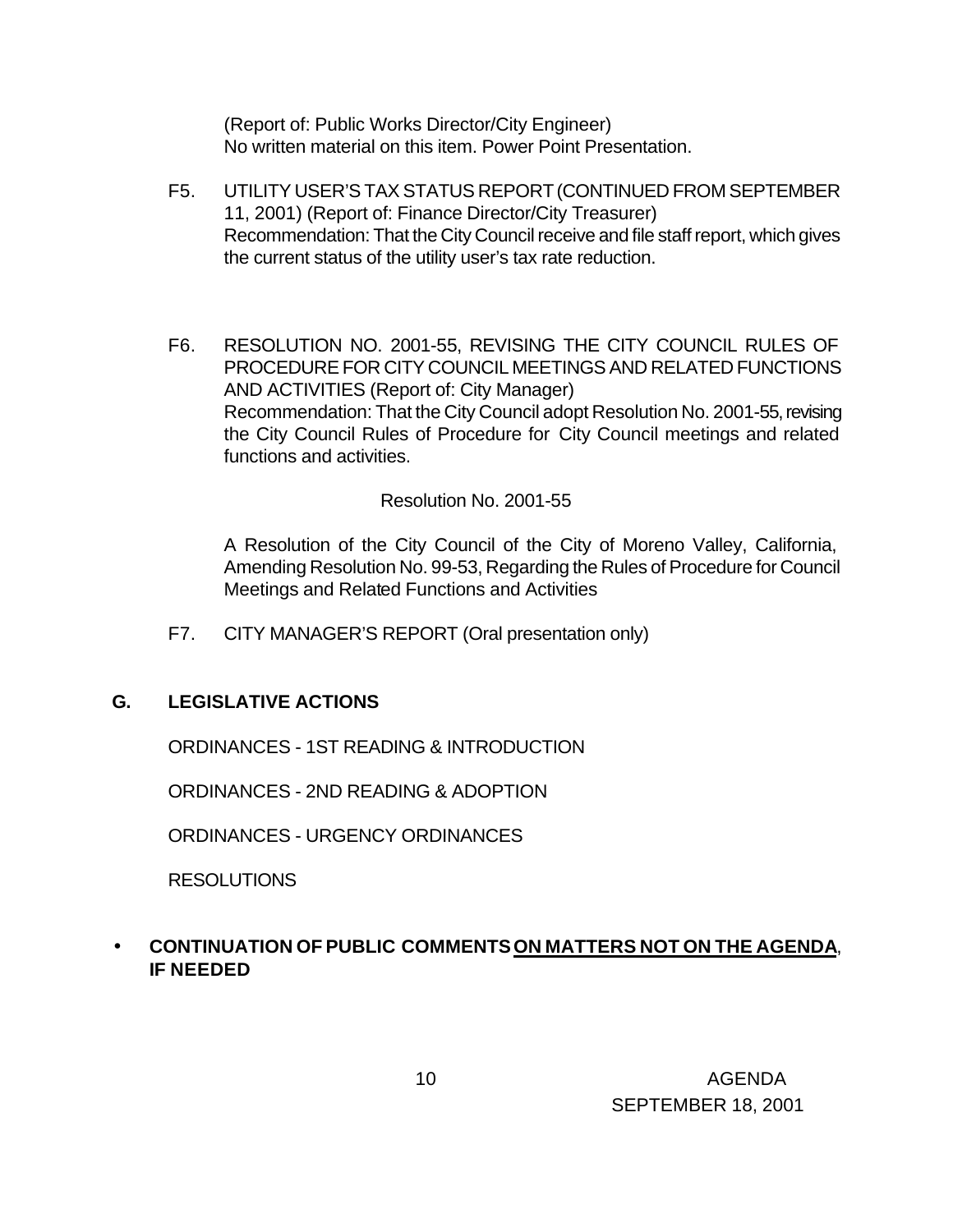• **CLOSING COMMENTS AND/OR REPORTS OF THE CITY COUNCIL, COMMUNITY SERVICES DISTRICT, OR COMMUNITY REDEVELOPMENT AGENCY**